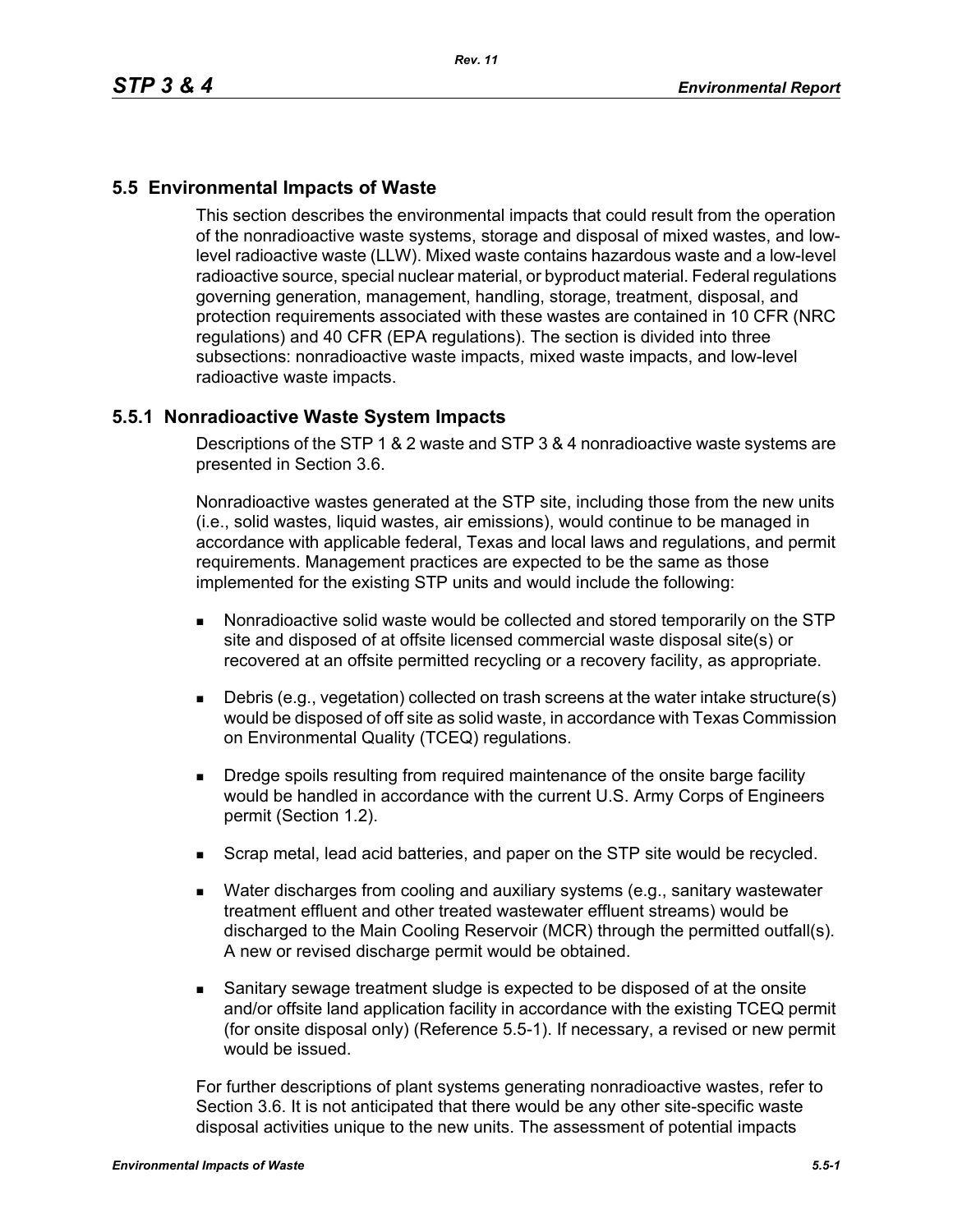resulting from the discharge of nonradioactive wastes is presented in the following subsections.

# **5.5.1.1 Impacts of Discharges to Water**

Nonradioactive waste water discharges to surface water would increase as a result of several aspects of STP 3 & 4 operation, such as additional cooling water system blowdown, permitted wastewater from the new units' auxiliary systems, and storm water runoff from new impervious surfaces. Table 3.6-1 lists possible water treatment chemicals that would be used for the new units, based on current usage for STP 1 & 2. As discussed in Section 3.6, sanitary and other waste water effluents discharge to the MCR though TCEQ permitted outfalls, subject to constituent permitted levels summarized in Table 3.6-2. Ambient or baseline water quality conditions are discussed in Section 2.3.3. There is one discharge outfall from the MCR (blowdown line) that releases water from the MCR to the Colorado River. Concentrations of constituents in MCR blowdown would be minimal or undetectable in the Colorado River. Smaller volume discharges associated with plant auxiliary systems would be discharged in accordance with the applicable TCEQ water quality standards. Therefore, potential impacts from constituents in the cooling water and plant auxiliary system discharges from the new units would be SMALL.

STPNOC will need to revise the existing Storm Water Pollution Prevention Plan (SWPPP), which prevents or minimizes the discharge of harmful quantities of pollutants with the storm water discharge, to reflect the addition of new paved areas and facilities and changes in drainage patterns. The impacts of the addition of impervious surfaces are expected to be negligible because Best Management Practices initiated through STPNOC's Stormwater Pollution Prevention Plan will be employed to control storm water runoff. Impacts from increases in volume or pollutants in the storm water discharge will be SMALL and will not warrant mitigation.

## **5.5.1.1.1 Sanitary Waste**

Sanitary waste will be collected in an onsite sewage treatment plant, the design of which will meet the requirements of the Texas Pollutant Discharge Elimination System (TPDES) effluent standards, specifically a biochemical oxygen demand (BOD) of 20 mg/l (daily average)/45 mg/l (daily maximum), a minimum residual chlorine requirement of 1 mg/l after a 20-minute detention, and a total suspended solids (TSS) concentration of 20 mg/l (daily average)/45 mg/l (daily maximum) (Reference 5.5-2). The wastewater treatment generated sludge would be disposed of at onsite or offsite facilities. A revised or new permit would be submitted to TCEQ for any additional discharges, if necessary (Reference 5.5-2).

It should be noted that as discussed in Section 5.5.1.1, the MCR ultimately discharges to the Colorado River at one effluent discharge point. The large volume of water available for mixing contained in the MCR, and STP's adherence to effluent discharge limitations, will result in an insignificant buildup of BOD or other sewage constituents. Therefore, based on the TCEQ effluent limit standards and the dilution provided by MCR, potential impacts associated with increases in sanitary waste from the operation of the new units will be SMALL and will not warrant mitigation.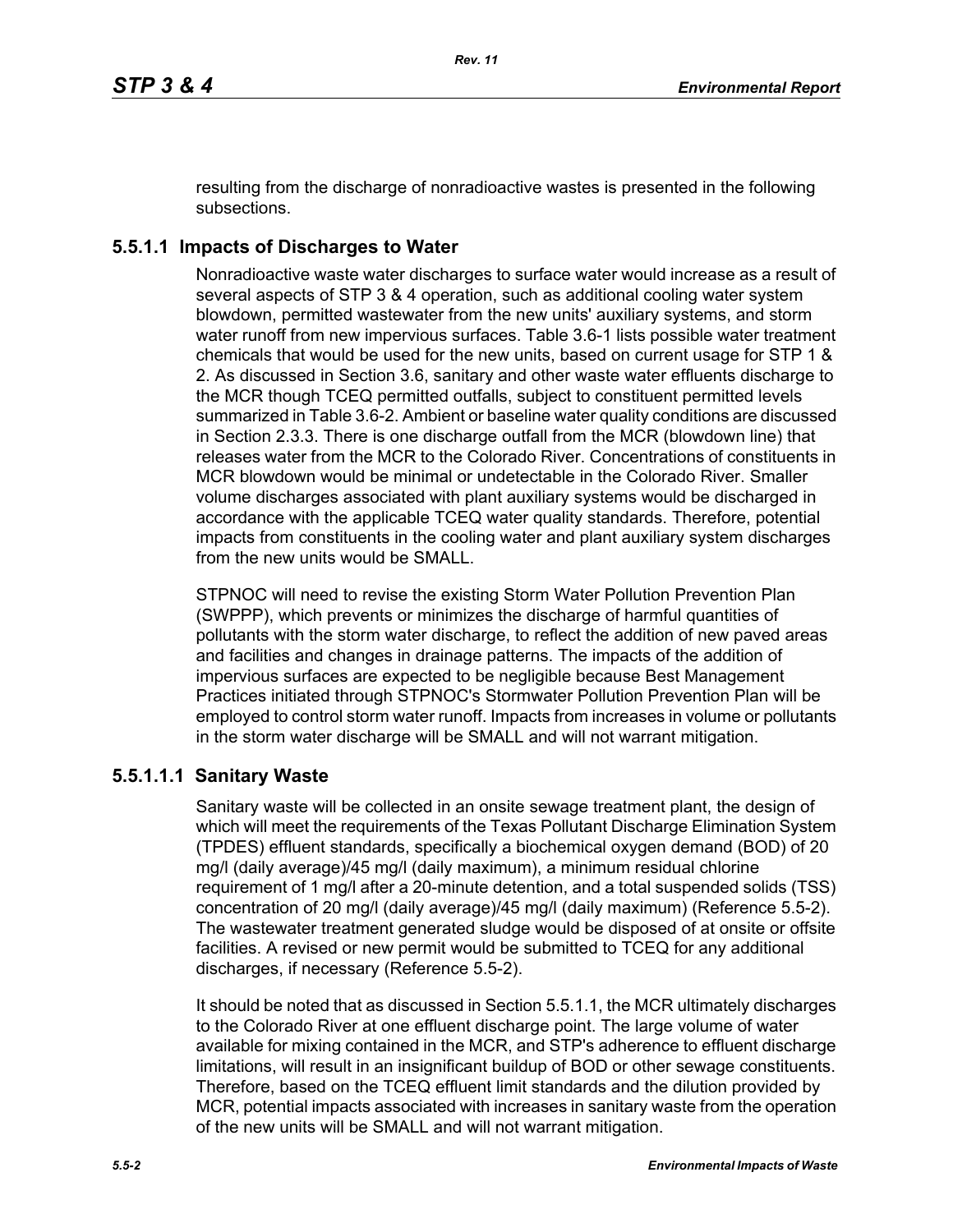# **5.5.1.2 Impacts of Discharges to Land**

Operation of the new units would result in an increase in the total volume of solid waste generated at the STP site. The types of solid waste generated were discussed in Section 3.6.3.5. However, it is anticipated there would be no fundamental change in the characteristics of these wastes or the way they are currently managed at STP 1 & 2. All applicable federal, Texas, and local requirements and standards would be met with regard to handling, transportation, and offsite land disposal of the solid waste at licensed facilities. Any waste disposed of onsite (e.g., sludge) would be in accordance with a revised or current TCEQ Permit (Reference 5.5-1). Current land application permit requirements address location of the land application area with respect to water supply (ground and surface) and other water conveyance structures (e.g., irrigation channels). The land application permit further addresses soil and water table requirements, both of which would be satisfied by STPNOC if a new or revised land application permit would be necessary. Restoration of the land application areas, if necessary, would follow applicable TCEQ guidelines.

Any necessary dredging activities, and the resulting stockpiling and/or disposal of the dredged material, would be addressed in a new/revised permit (i.e., U.S. Army Corps of Engineers permit) as discussed in Section 1.2.

STPNOC has recycling and waste minimization programs in place. Approximately 70% of all nonradioactive solid waste is recycled. Nonradioactive solid waste at STP 3 & 4 would be reused or recycled according to current STPNOC policies to the extent practicable. Solid wastes appropriate for recycling or recovery (e.g., used oil, antifreeze, scrap metal, paper) would be managed through the use of approved and appropriately licensed contractors. Nonradioactive solid waste destined for offsite land disposal would be disposed of at approved and licensed offsite commercial waste disposal site(s). Therefore, potential impacts from land disposal of nonradioactive solid wastes, including onsite sludge, would be SMALL and will not warrant mitigation.

## **5.5.1.3 Impacts of Discharges to Air**

Operation of the new units would increase small amounts of gaseous emissions to the air, primarily from equipment associated with plant auxiliary systems (e.g., diesel engines, combustion turbines, diesel-driven fire pumps). These emissions are intermittent since they are associated with backup-type systems. Projected emissions from the diesel-fueled equipment are provided in Table 3.6-3. Cooling tower impacts on terrestrial ecosystems are addressed in Section 5.3.3.2.

Air emission sources associated with the new units will be managed in accordance with federal, Texas, and local air quality control laws and regulations. Several requirements for air permits (permits by rule) have been issued to STPNOC by TCEQ. For example, a permit by rule authorization has been issued to STPNOC for backup and emergency equipment (Reference 5.5-3). Based on the amount of potential air emissions, and the intermittent nature of the potential emissions, impacts to air quality would be SMALL and will not warrant mitigation.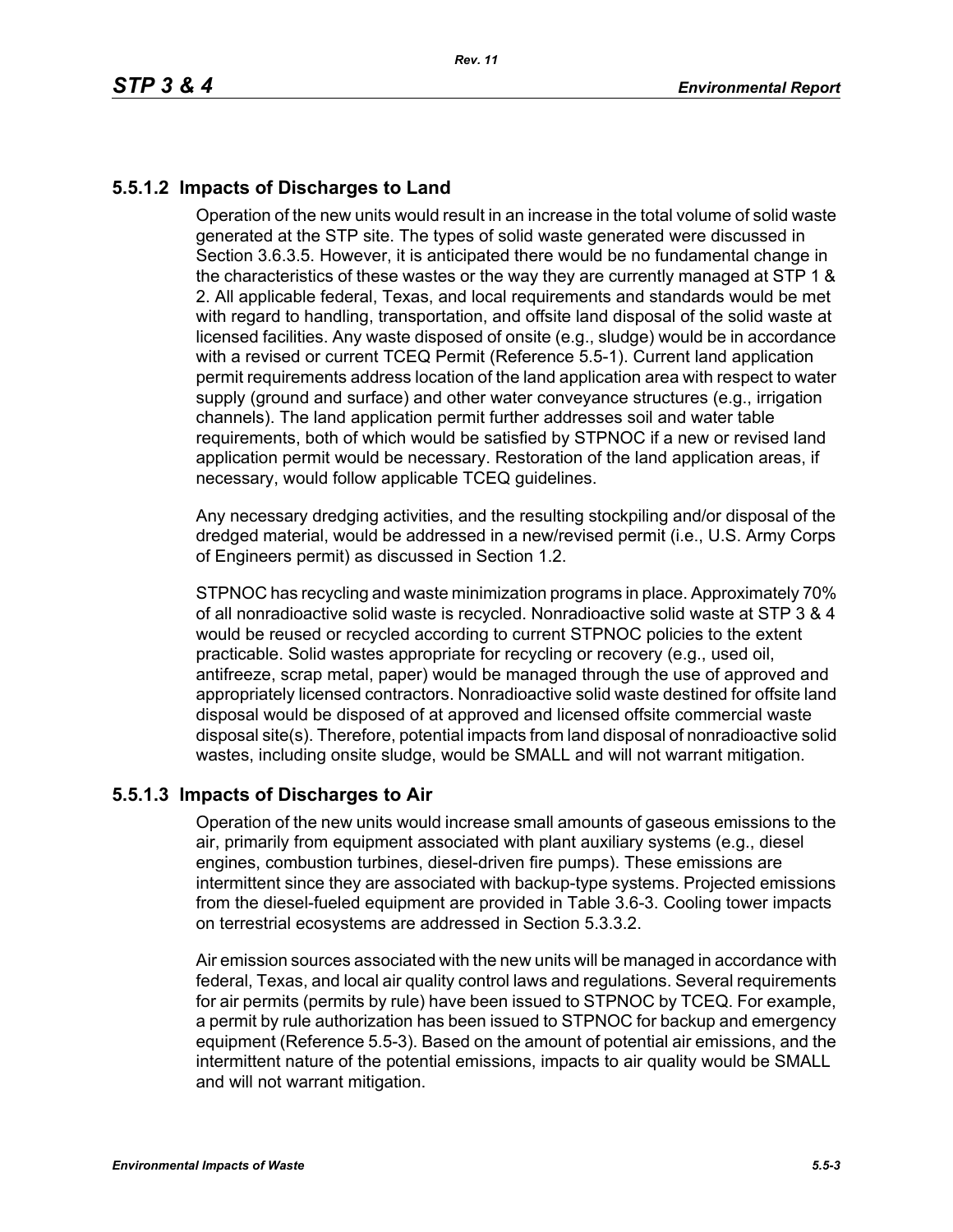## **5.5.2 Mixed Waste Impacts**

The term ''mixed waste'' refers specifically to waste that is regulated as both radioactive waste and hazardous waste. Radioactive materials at nuclear power plants are regulated by the NRC under the Atomic Energy Act (AEA 1954). Hazardous wastes are regulated by the state of Texas, which is an EPA-authorized state (a state authorized by the EPA to regulate those portions of the federal act) under the Resource Conservation and Recovery Act of 1976 (RCRA).

Mixed waste generated on site is assessed based on the following laws and regulations. The radioactive component of mixed waste must satisfy the definition of Low Level Waste (LLW) in the Low-Level Radioactive Waste Policy Amendments Act (LLRWPAA) of 1985. The hazardous component must exhibit at least one of the hazardous waste characteristics identified in 40 CFR 261, Subpart C, or be listed as a hazardous waste under 40 CFR 261, Subpart D. Entities that generate, treat, store, or dispose of mixed wastes are subject to the requirements of the Atomic Energy Act, the Solid Waste Disposal Act of 1965, as amended by the RCRA in 1976, and the Hazardous and Solid Waste Amendments, which amended the RCRA in 1984. The federal agencies responsible for ensuring compliance with these statutes are the NRC and the EPA.

## **5.5.2.1 Plant Systems Producing Mixed Waste**

Mixed waste contains hazardous waste and a low-level radioactive source, special nuclear material, or byproduct material. A 1990 survey by the NRC identifies the following types of mixed low-level waste at reactor facilities (Reference 5.5-4):

- Waste oil from pumps and other equipment
- Chlorinated fluorocarbons (CFC) resulting from cleaning, refrigeration, degreasing, and decontamination activities
- **Dreamic solvents, reagents, compounds, and associated materials such as rags** and wipes
- Metals such as lead from shielding applications and chromium from solutions and acids
- Metal-contaminated organic sludge and other chemicals
- Aqueous corrosives consisting of organic and inorganic acids

Nuclear power plants are not large generators of mixed waste. Proper chemical handling techniques and pre-job planning ensures that only small quantities of mixed waste will be generated by STP 3 & 4. The specific types and quantities of mixed waste that could be generated in new operating reactors are not available. However, each Advanced Boiling Water Reactor (ABWR) is estimated to generate a maximum of approximately 474 m<sup>3</sup> per year (948 m<sup>3</sup> for two units - shipped) of solid LLW (Table 3.5-12). The two existing STP units generate approximately 530  $m<sup>3</sup>$  annually of LLW (Table 2.9-1). Each reactor is estimated to produce approximately 0.5  $\mathrm{m}^3$ /year of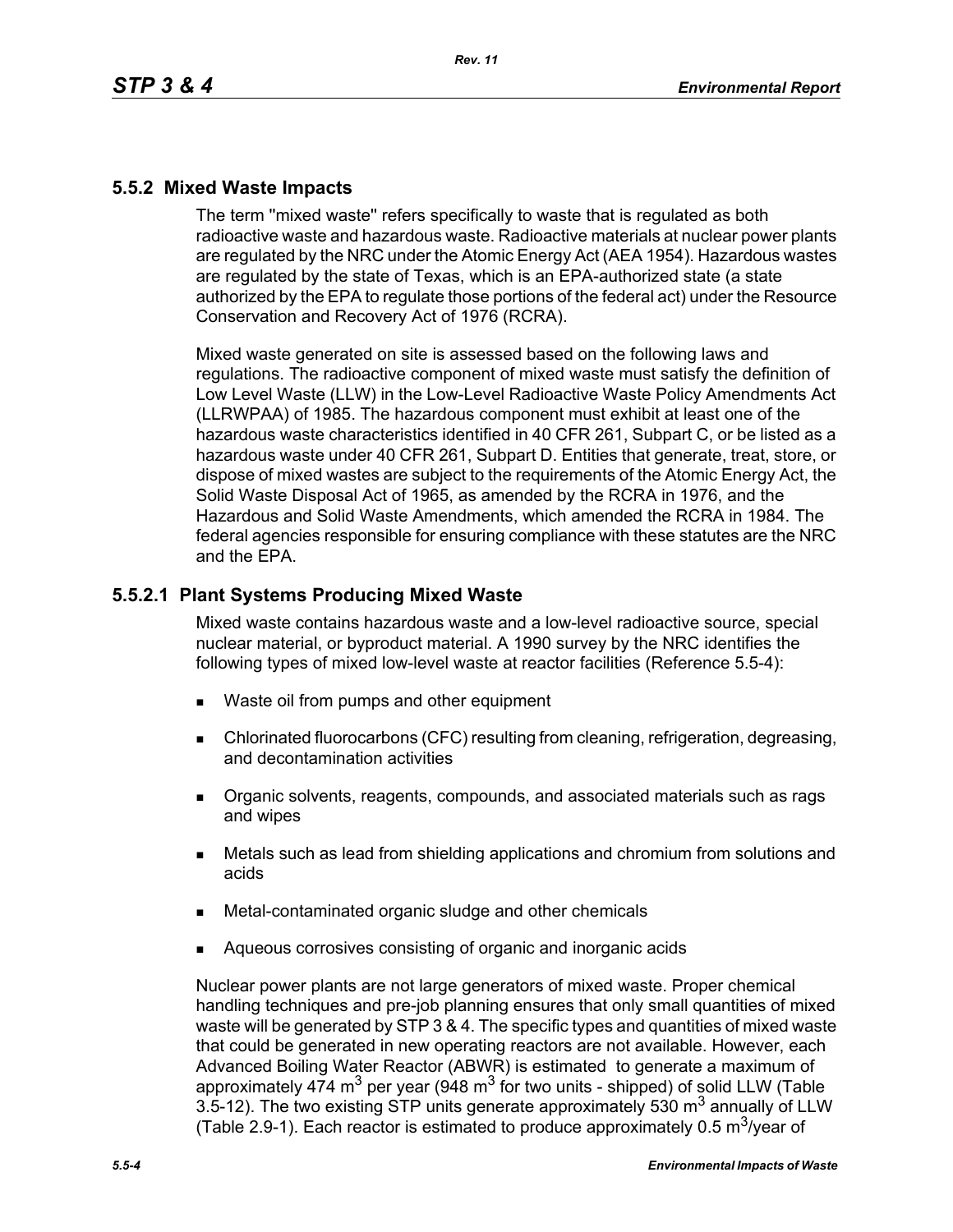mixed waste. However, the volume will more likely be zero, based on the current waste minimization practices used at the STP site which have resulted in no mixed waste generation over the past 5 years. STPNOC would manage mixed wastes generated at the new units in accordance with existing plant programs.

## **5.5.2.2 Mixed Waste Storage and Disposal Plans**

The volume of mixed waste could be reduced or eliminated by one or more of the following treatments before disposal: decay, stabilization, neutralization, filtration, or chemical or thermal destruction by an offsite vendor.

Some small quantities of mixed waste, if generated, would be temporarily stored on site due to the lack of treatment options or disposal sites, if necessary. For this reason, impacts resulting from occupational exposure to chemical hazards and radiological doses could be higher than otherwise expected. Occupational chemical and radiological exposures could occur during the testing of mixed wastes to determine if the constituents are chemically hazardous. In those cases, appropriate hazardous chemical control and radiological control measures would be applied.

#### **5.5.2.3 Environmental Impacts**

If mixed wastes are generated, minimal environmental impacts would result from storage or shipment of the mixed wastes. In the event of a mixed waste spill, emergency operating procedures (EOPs) would be implemented to limit any onsite impacts, in accordance with the STPEGS Integrated Spill Contingency Plan, which will be updated to reflect STP 3 & 4. In the event of a spill, properly trained emergency response personnel would maintain a current facility inventory on the types of waste, volumes, locations, hazards, control measures, and precautionary measures to be taken.

Generation and temporary storage of mixed waste can expose workers to hazards associated with the chemical component(s) of the mixed waste matrix from potential leaks and spills. STPNOC will implement appropriate procedures, if it becomes necessary to store mixed wastes, temporarily, on the site. These procedures could include proper labeling of containers, installation of fire detection and suppression equipment (if required), use of fences and locked gates, availability of emergency shower and eyewash facilities, posting of hazard signs, and regular inspections.

The existing emergency procedures will limit any onsite impacts. The impacts from the treatment, storage and disposal of mixed wastes generated by the new units will be SMALL and will not warrant mitigation.

Offsite shipment, treatment, and disposal options depend on the hazard levels and radiological characteristics of the mixed waste. Because personnel performing packaging and shipping could be exposed to radiation from the mixed waste, appropriate controls would be implemented to ensure that ALARA goals are not exceeded. EPA mandates that waste storage containers in temporary storage be inspected weekly and certain aboveground portions of hazardous waste storage tanks be inspected daily. The purpose of these inspections is to detect leakage from, or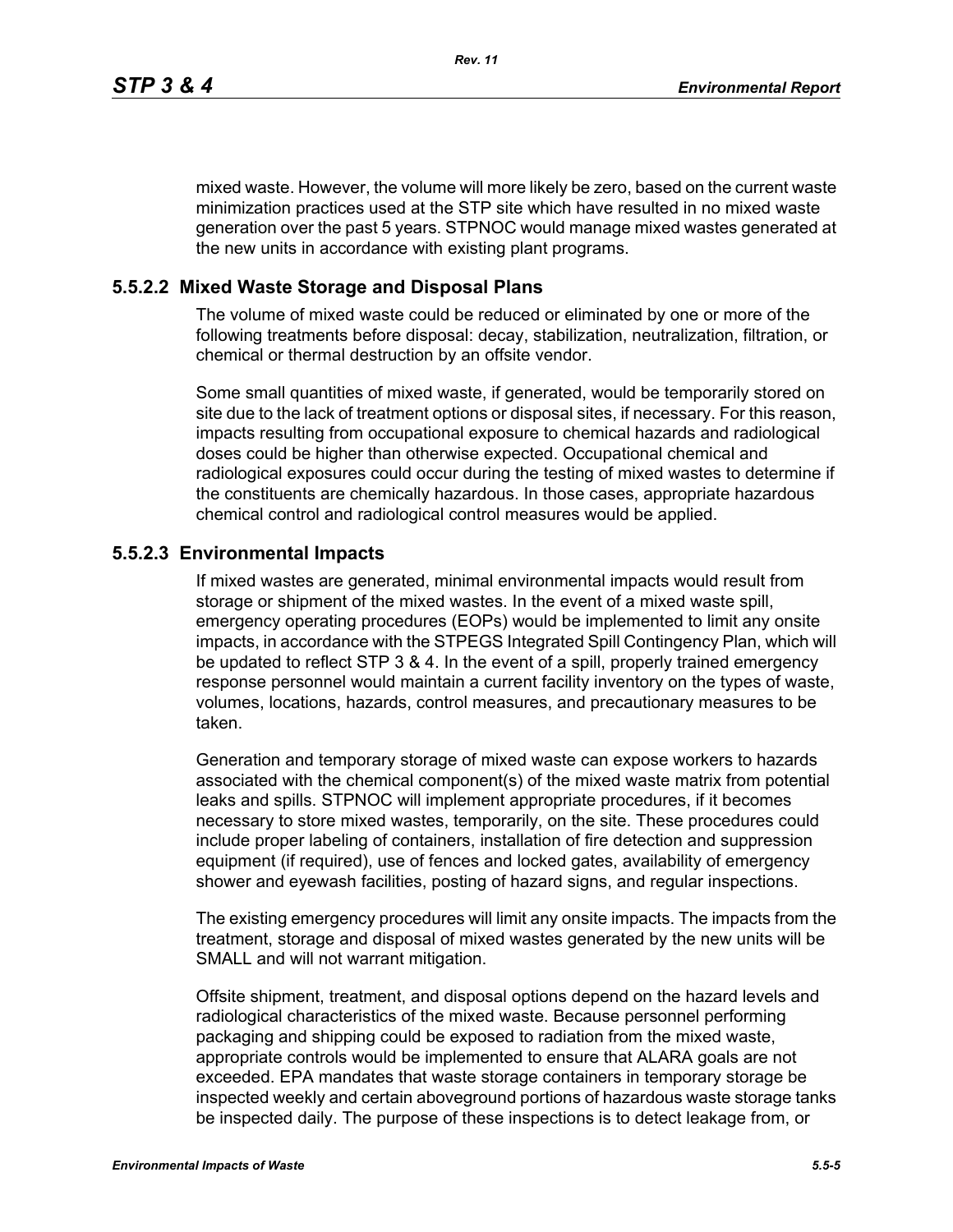deterioration of containers (40 CFR 264). Waste inspection methods could include direct visual monitoring or remote monitoring for detecting leakage or deterioration. In addition, measures would be provided to promptly locate, segregate, and manage the leaking containers to mitigate the effects of mixed waste hazards.

STP 1 & 2 has not produced any mixed wastes for several years, and it is anticipated that little to no mixed waste would be produced at STP 3 & 4. Any impacts from the treatment, storage, and disposal of mixed wastes generated by STP 3 & 4 will be SMALL and will not warrant mitigation beyond what has been described in the previous paragraphs.

## **5.5.2.4 Waste Minimization Plan**

Primary importance would be placed on source reduction efforts to prevent pollution and to eliminate or reduce the generation of hazardous waste. Reducing the quantity, toxicity, or mobility of the hazardous waste before accumulation or disposal would be considered when prevention or recycling is not possible or practical. The existing STP site waste minimization plan currently in use at the site would be updated to apply to the new units.

## **5.5.3 Radioactive Waste (Low Level)**

It is estimated that two ABWRs will generate approximately 948 m3 of LLW annually, as described in Section 3.5.4. Onsite temporary storage facilities for LLW will be designed to minimize personnel exposures from waste waiting shipment. STPNOC will conform to NRC and EPA requirements and guidelines which ensure that LLW is temporarily stored in facilities that are designed and operated properly and that public health and safety and the environment are adequately protected. These requirements and guidelines include the following:

- **The amount and activity of material allowed in a storage facility and the shielding** used also should be controlled by the dose rate criteria for both the occupational exposures at the site boundary and any adjacent offsite areas. Direct radiation and effluent limits are restricted by 10 CFR Part 20 and 40 CFR Part 190. The exposure limits given in 10 CFR 20.1301 apply to unrestricted areas.
- Containers and their waste forms should be compatible to prevent significant corrosion within the container. After a period of storage, the subsequent transportation and disposal should not cause a container breach.
- Gases generated from organic materials in waste packages should be evaluated periodically with respect to container breach. After a period of storage, the subsequent transportation and disposal should not cause a container breach.
- **High-activity resins should not be stored more than one year unless they are in** containers with special vents.
- A program of at least quarterly visual inspection should be established, as necessary.